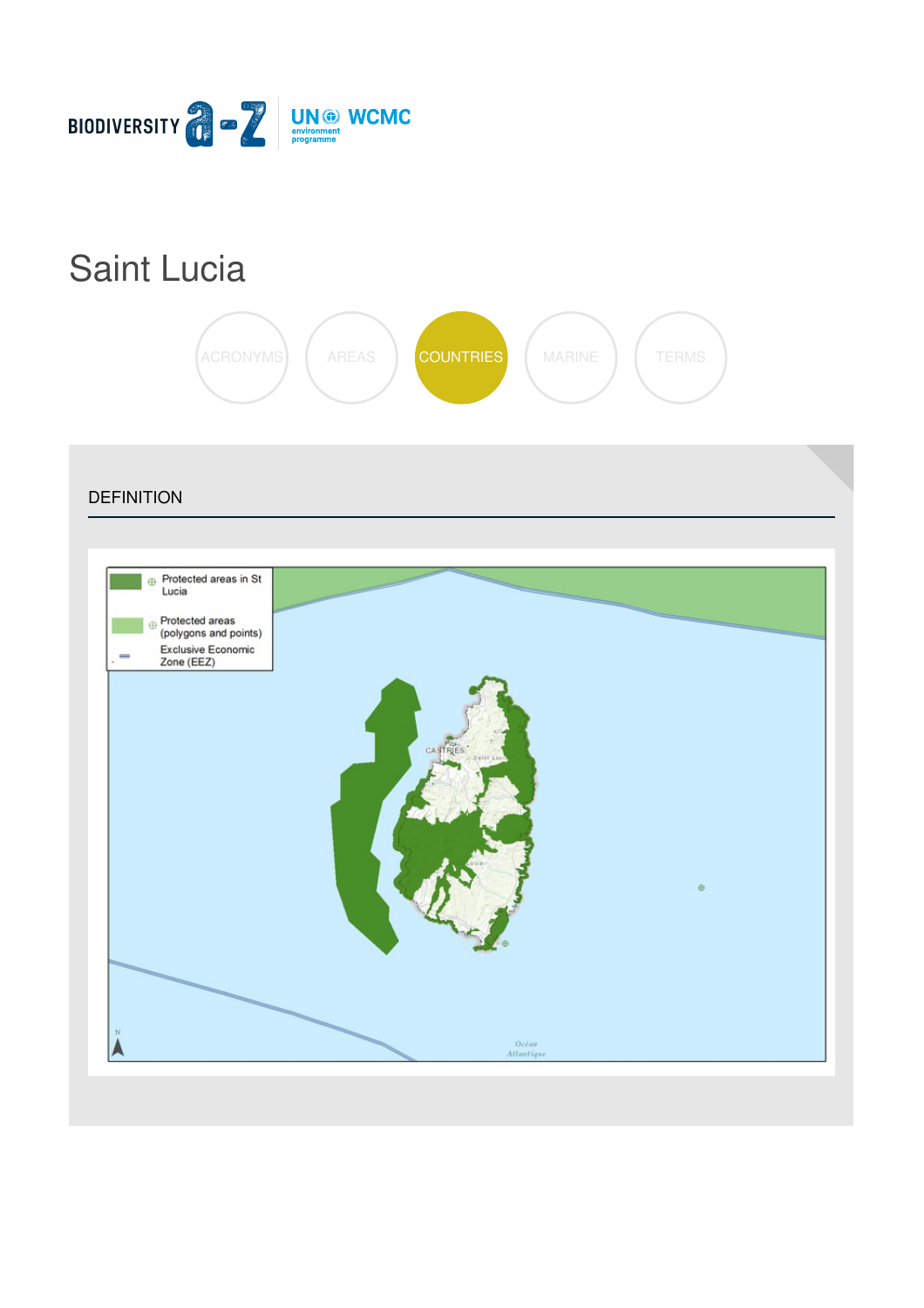### [PROTECTED](javascript:void(0)) AREAS

| Protected areas designated under international conventions and agreements |   |  |
|---------------------------------------------------------------------------|---|--|
| <b>World Heritage sites</b>                                               | ✔ |  |
| <b>Natural</b>                                                            | ✔ |  |
| Cultural                                                                  |   |  |
| <b>Mixed</b>                                                              |   |  |
| Ramsar sites (Wetlands of International Importance)                       | ✔ |  |
| Man and the Biosphere Reserves                                            |   |  |
| <b>National-level protected areas</b>                                     |   |  |
| <b>IUCN Protected Area Management Categories</b>                          | ✔ |  |
| $l$ a                                                                     |   |  |
| $\underline{\mathsf{lb}}$                                                 | ✔ |  |
| Щ                                                                         |   |  |
| Ш                                                                         |   |  |
| <u>IV</u>                                                                 |   |  |
| $\underline{\mathsf{V}}$                                                  |   |  |
| $\underline{\mathsf{V}}$                                                  |   |  |
| Not Assigned or Not Reported                                              |   |  |

#### BIODIVERSITY [DESIGNATIONS](javascript:void(0))

Biodiversity designations represent the sites or regions that have been identified as important for biodiversity conservation due to their biological uniqueness or the high threat that they face. A plethora of different approaches have been promoted by conservation organisations and researchers in order to guide decisions about where to invest in biodiversity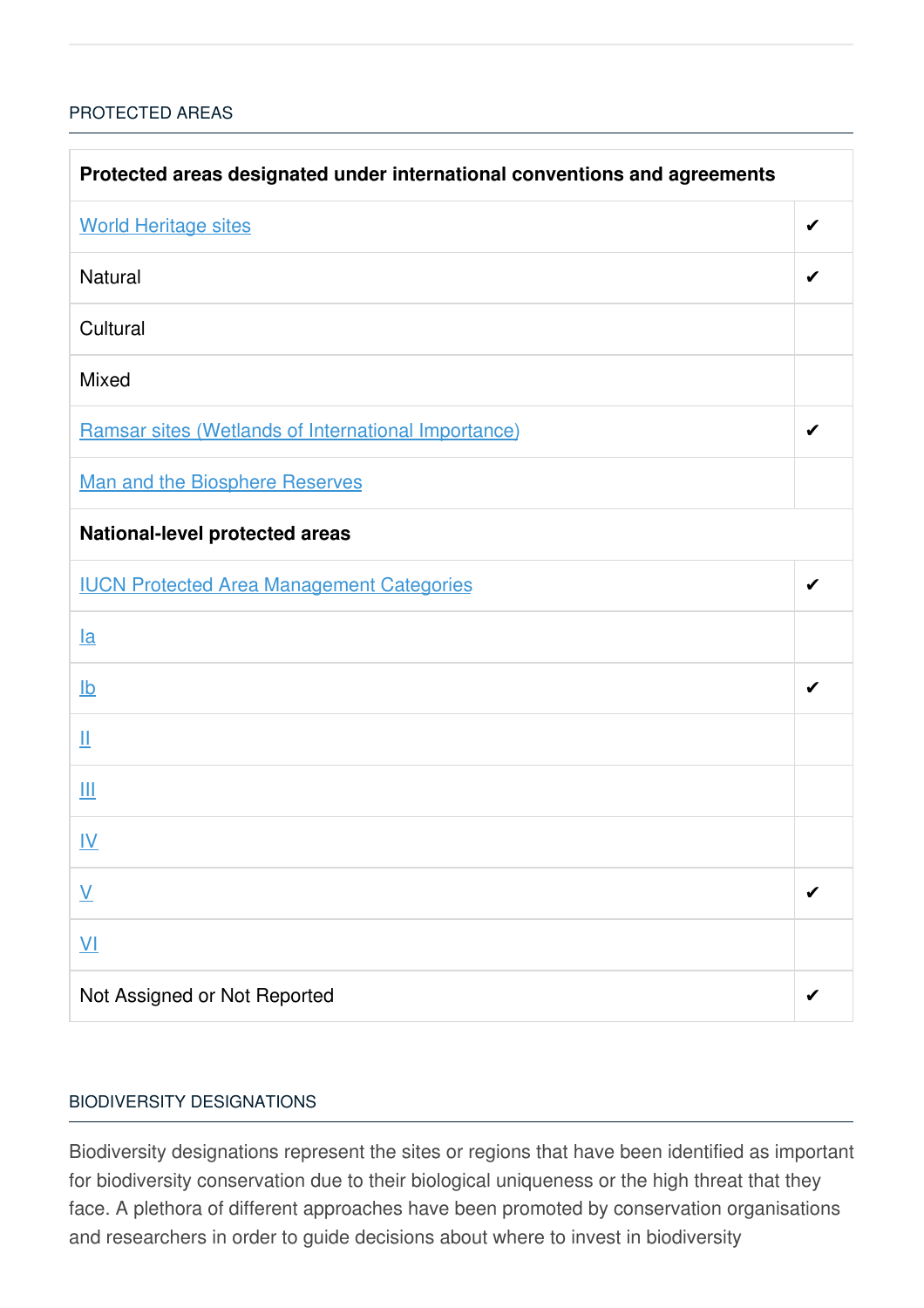conservation. These approaches use globally consistent criteria and available data in order to identify and classify sites. The designations themselves do not confer protected area status, but many of the sites identified may partly or fully overlap with a protected area designation on-ground.

| <b>Key Biodiversity Areas</b>             | ✔ |
|-------------------------------------------|---|
| <b>Alliance for Zero Extinction Sites</b> | ✔ |
| <b>Crisis Ecoregions</b>                  |   |
| <b>Centres of Plant Diversity</b>         |   |
| <b>Endemic Bird Areas</b>                 | ✔ |
| <b>Global 200 Ecoregions</b>              |   |
| <b>High Biodiversity Wilderness Areas</b> |   |
| <b>Intact Forest Landscapes</b>           |   |
| <b>Last of the Wild</b>                   |   |

## [CONVENTIONS](javascript:void(0)) AND TREATIES

Important conventions and multi-lateral agreements that relate to biodiversity and the environment.

| <b>Convention on Biological Diversity (CBD)</b>                                                   | Accession            |
|---------------------------------------------------------------------------------------------------|----------------------|
| <b>Convention on International Trade in Endangered Species of Wild Fauna</b><br>and Flora (CITES) | Accession            |
| <b>Convention on the Conservation of Migratory Species of Wild Animals</b><br>(CMS)               |                      |
| <u>International Convention for the Regulation of Whaling (ICRW)</u>                              | Adherence            |
| <b>International Plant Protection Convention (IPPC)</b>                                           | Contracting<br>party |
| <b>International Convention for the Prevention of Pollution from Ships</b>                        | H, III, IV, V        |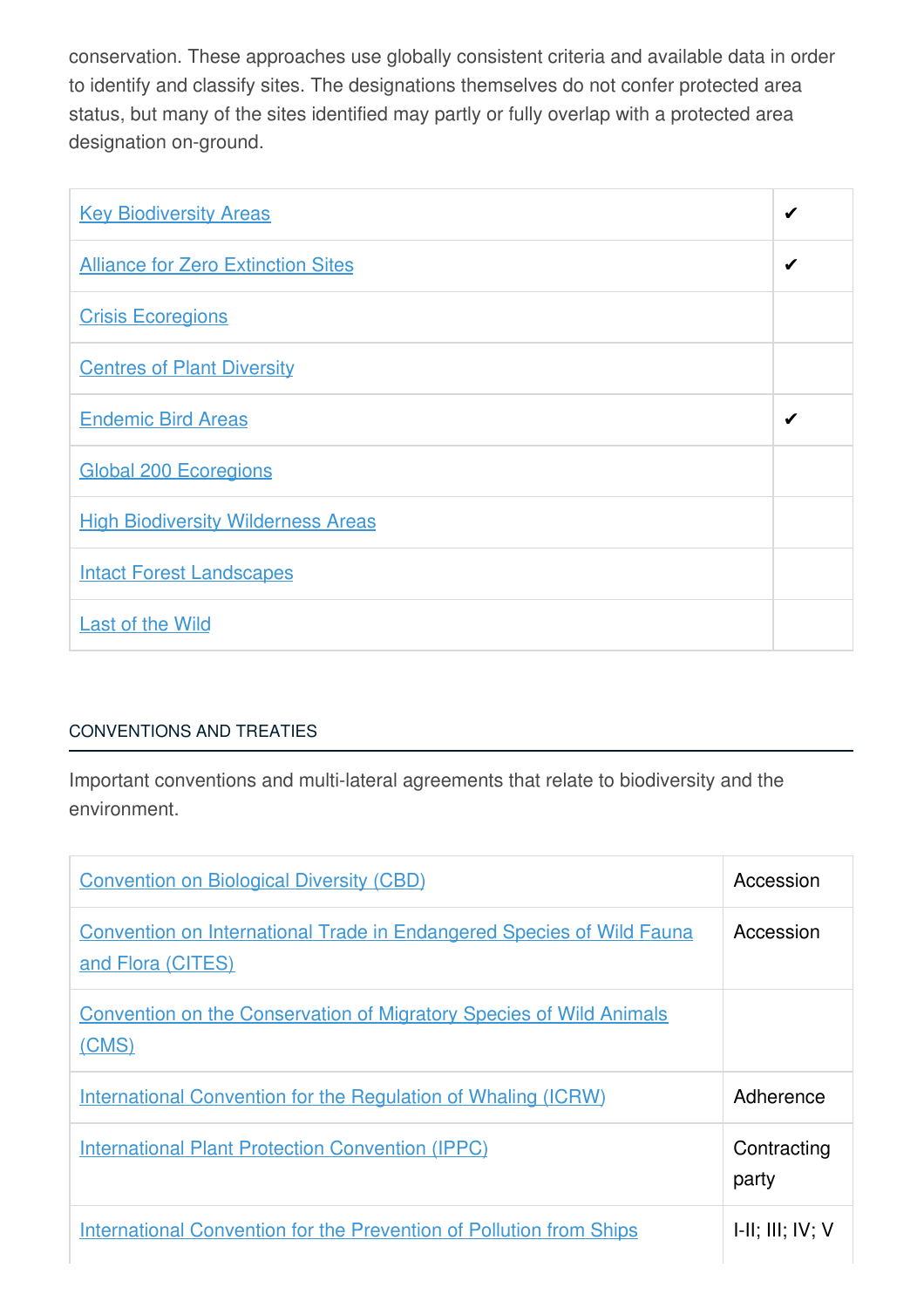| (MARPOL Convention)                                                                               |                     |
|---------------------------------------------------------------------------------------------------|---------------------|
| <b>International Treaty on Plant Genetic Resources for Food and Agriculture</b><br>(Plant Treaty) | Accession           |
| <b>Convention on Wetlands of International Importance (Ramsar Convention)</b>                     | Entry into<br>force |
| <u><b>United Nations Convention on the Law of the Sea (UNCLOS)</b></u>                            | <b>Ratification</b> |
| Chapter XXI 3. Convention on Fishing and Conservation of the Living<br>Resources of the High Seas |                     |
| <b>World Heritage Convention</b>                                                                  | Ratification        |
| <b>Antarctic Treaty</b>                                                                           |                     |

#### OTHER [MEMBERSHIP](javascript:void(0))

| <b>Arctic Council</b>               |        |
|-------------------------------------|--------|
| International Maritime Organisation | Member |
| <b>IPBES</b>                        | Member |
| <b>IPCC</b>                         | Member |
| <b>OECD</b>                         |        |

# [REFERENCES](javascript:void(0)) & WEBSITE

Links

[InforMEA](https://www.informea.org/countries/LC) Saint Lucia country page